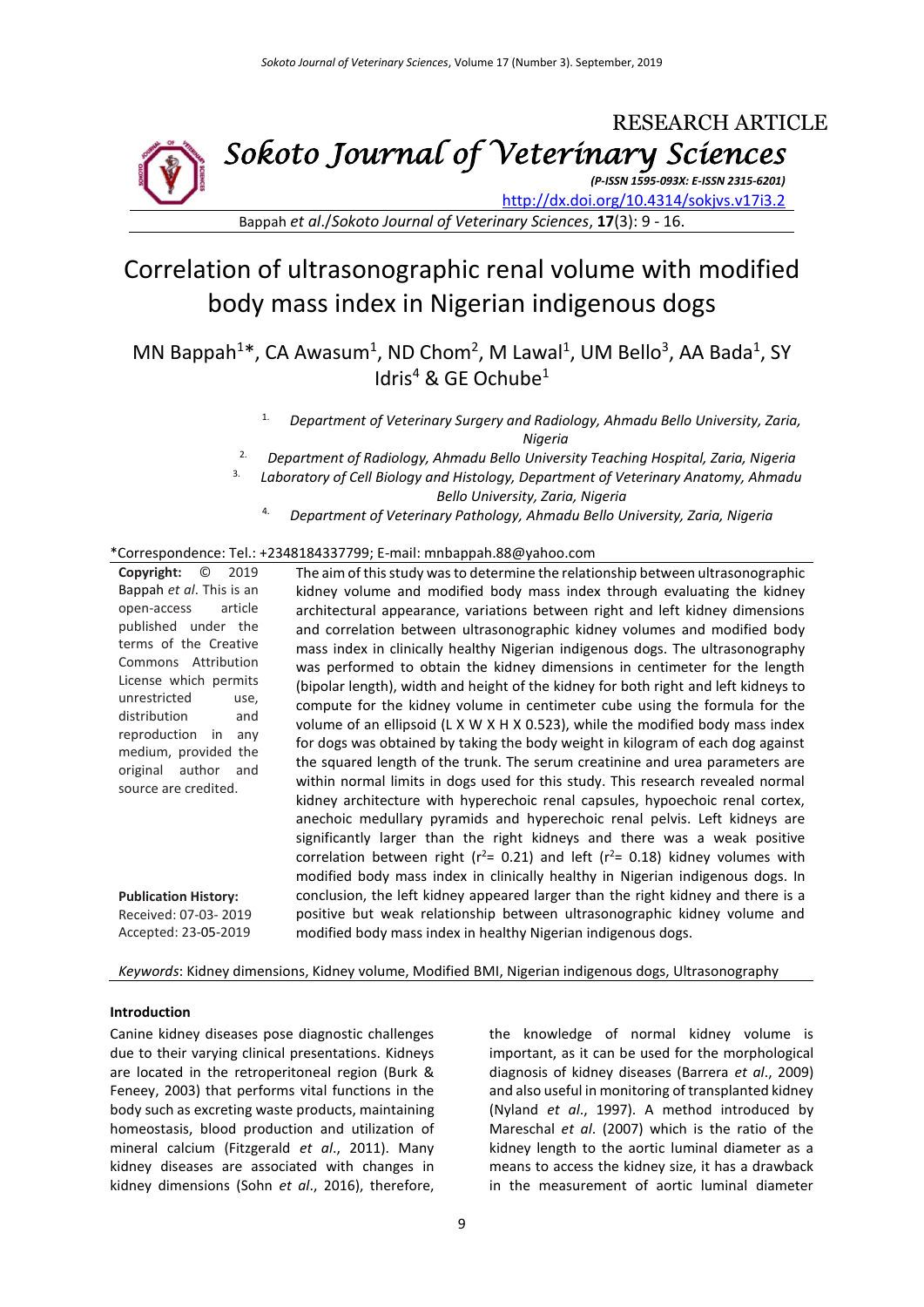which is greatly affected by diastolic and systolic phases of cardiac cycle. While kidney volume has since been considered as an accurate and reproducible linear ultrasonographic kidney measurement used in kidney diagnosis in dogs (Nyland *et al*., 1989; Barr, 1990; Felkai *et al*., 1992). Some researchers are of the opinion that normal measurement for canine kidney volume should be based on individual breed because of body size disparity among numerous breed of dogs (Lobacz *et al*., 2012) and researches have reported a positive relationship between the ultrasonographic kidney volume and body weight in dogs (Nyland *et al*., 1989; Barr, 1990; Felkai *et al*., 1992; Sampaio & Araujo, 2002), but there were no available information on its relationship with modified body mass index in dogs.

Body mass index is a predominant indicator for the amount of body fat (Pasco *et al*., 2014). Body mass index has been considered as health indicator because overweight and obesity are implicated as consequence of metabolic syndrome (Murguia-Romero *et al*., 2012). In dogs, there is a strong linkage between overweight and obesity with kidney conditions such as chronic kidney disease (Parker and Freeman, 2011; Tvarijonaviciute *et al*., 2013), urolithiasis (Lekcharoensuk *et al*., 2000) and cancer (Glickman *et al*., 1989; German, 2006) as well as kidney cancer in human [\(Bhaskaran](javascript:void(0);) *et al*., 2014). However, some researchers suggested a modified body mass index for dogs due to the facts of being in pronograde posture, which has great difference in body shapes from that of human (Thengchaisri *et al*., 2014). Body mass index is an objective means of accessing the body condition system through size and weight (Adetola *et al*., 2016), unlike body condition score which is a subjective evaluation of the body condition system (Laflamme, 1997) that does not consider different body sizes of dogs.

Nigerian indigenous dogs are a medium size breed of dogs with moderate hair length and mesocephalic cranial index. There is a paucity of information on the relationship between ultrasonographic kidney volume with modified body mass index parameters in Nigerian indigenous dogs which its clinical importance can be related to the morphological diagnosis of kidney diseases (Nyland *et al*., 1989; Barr, 1990; Sampaio & Araujo, 2002; Barrera *et al*., 2009), therefore there is the need to unveil the relationship between the ultrasonographic kidney volume and modified body mass index in Nigerian indigenous dogs. The aim of this study was to determine the relationship between ultrasonographic kidney volume and modified body mass index through evaluating the kidney architectural appearance, variations between right and left kidney dimensions and

correlation between ultrasonographic kidney volumes and modified body mass index in clinically healthy Nigerian indigenous dogs.

# **Materials and Methods**

## *Animal subjects*

One hundred and fifteen (115), males (77) and females (38) apparently healthy Nigerian indigenous dogs in Zaria, with ages ranged from 1 to 4.5 years were selected. The research was performed only on dogs considered healthy on the basis of physical examination, body condition score of 3 using 5 points scale (Baldwin *et al*., 2010), normal serum biochemical profile (Creatinine and Urea). While dogs with the history of renal disease, sonographic anomalies of kidneys, neutered and pregnant dogs were excluded from the research. All experimental procedures and protocol were reviewed and approved by the Ethical Committee of the Ahmadu Bello University, Animal Care and Use Committee (ABUCAUC/2017/008) and informed consent was obtained from all the dog owners, prior to the commencement of the study.

Typical features of Nigerian indigenous dog used in this research that serves as the breed identification were average body size, moderate hair length and mesocephalic cranial index (Plate I).

# *Kidney ultrasonography*

The conscious dogs were humanely restrained physically on dorsal recumbency then the ventrum was clipped from the xiphoid process that runs lateral ways along the caudal border of the last rib and extends posteriorly to the umbilical scar to adequately provide scanning space. After clipping of hairs, aquostic gel (Nacal Medical, England) was liberally applied to both the probe's scanning surface and the clipped area on the ventrum. Scanning procedure was carried out using portable digital B-mode scan machine (C5TM Sonostar Technologies Co., Guangzhou, Guangdong, China) using a 5.0 MHz, curvilinear electronic transducer suitable for veterinary use. Sagittal and transverse planes scan of right and left kidneys were carried out. The left kidney was located between L1-L3 with its cranial pole having contact with greater curvature of the stomach and the spleen on its dorsomedial aspect, while the caudal pole having contact with small intestines and the descending colon. The right kidney was deeper and cranially located in the para-costal region located between  $T_{12}$ -L<sub>1</sub> with its cranial pole having contact with caudate lobe of the liver and right pancreatic lobe ventromedially. To and fro movement of the transducer at these locations aided focusing of the ultrasound impulse on the kidneys in order to be visible on the B-mode monitor. Once there was a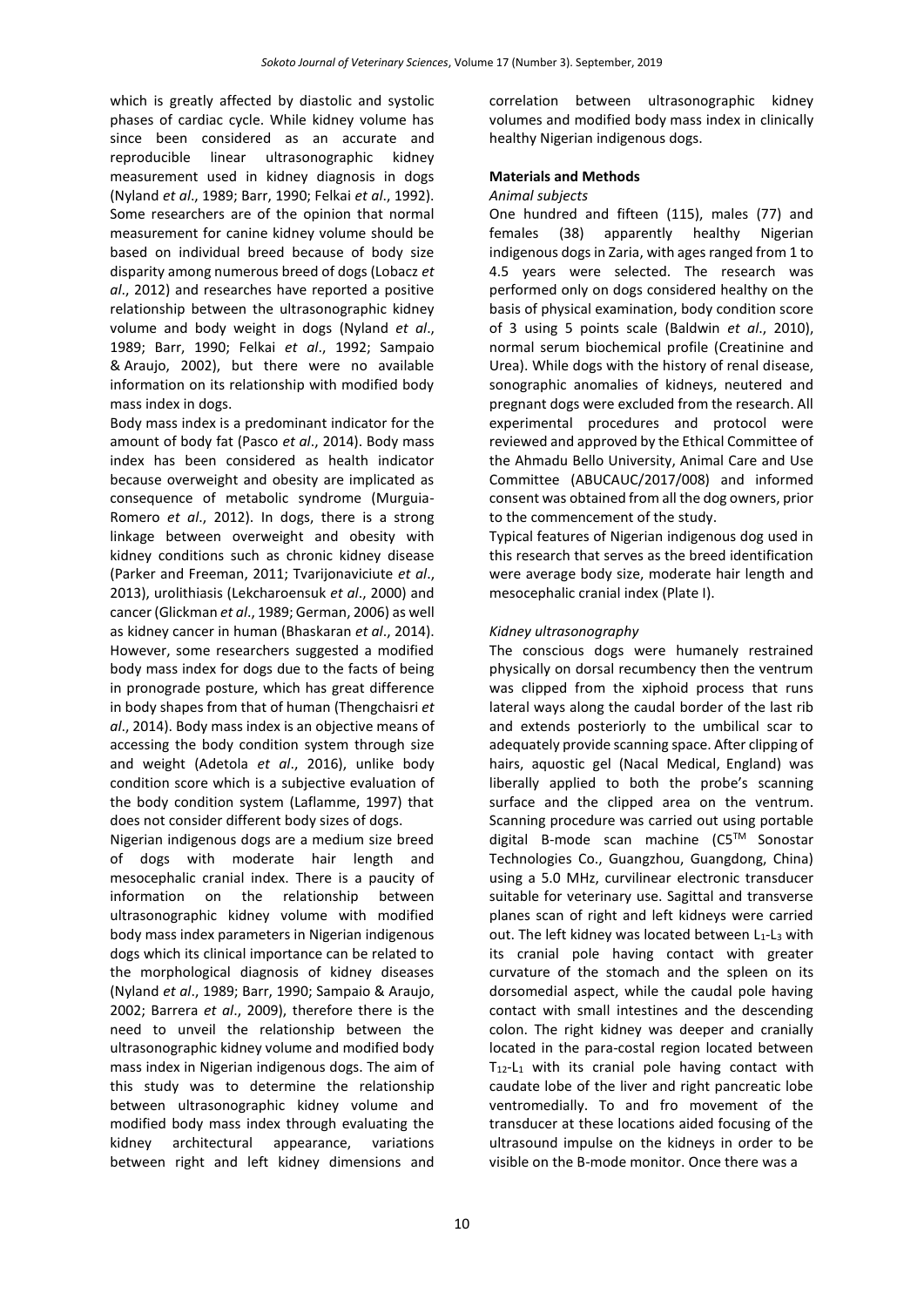clear image of the kidney on the monitor, the freeze button on the keyboard of the ultrasound machine was pressed and distance measurement mode was activated. To obtain the kidney dimensions in centimeter for both right and left kidneys, scanning on sagittal plane was used to obtained the cranial to caudal poles for measurement of the length of the kidney (bipolar length) (Plate II), while on transverse plane, width (Plate III) and height (Plate IV) of the kidney was recorded by measuring from the medial limit to the lateral limit along the hilus of the kidney and measuring the distance from the dorsal limit to the ventral limit of the kidney respectively. The kidney volume in centimeter cube was estimated using the formula for the volume of an ellipsoid which is the product of kidney length,



**Plate I**: A typical features of Nigerian indigenous dog with average body size, moderate hair length and mesocephalic cranial index



**Plate II**: Sonographic measurement of kidney length on sagittal plane



**Plate III**: Sonographic measurement of kidney width on transverse plane

width, height and 0.523 ( $V = L X W X H X 0.523$ ) (Barrera *et al*., 2009).

### *Modified body mass index measurement*

The dogs were restrained physically on standing position. Modified body mass index was evaluated by taking the body weight with the aid of a sensitive digital weighing scale (Kubei™) in kilogram for each dog as against the length of the trunk (truncal length) obtained by tape measurements in meters then squared ( $m<sup>2</sup>$ ) from the crest of humeral greater tubercle to the level of ischiatic tubercle at the hind limbs (Thengchaisri *et al*., 2014). The truncal length rather than height was used for the modified body mass index calculation, due to dog's pronograde posture, which has a great difference in body shapes scompared to that of humans.

> MBMI ( $kg/m^2$ ) = weight of animal (kg) Truncal length of animal  $(m<sup>2</sup>)$

### *Statistical analysis*

Data collected were subjected to statistical analysis using Graph Pad Prism® version 5.0 and mean ± SD for each subject was calculated. A paired Ttest was conducted to compare data obtained between right and left kidneys and Pearson's correlation coefficient test was used to relate kidney dimensions with modified body mass index. The values of  $P \le 0.05$  were considered significant.

# **Results**

*Evaluation of biochemical parameters* Mean ± SD of the serum creatinine and urea in Nigerian indigenous dogs are 74.13 ± 24.86 and 4.31 ± 1.23 respectively (Table 1).

#### *Appearance of normal kidneys*

On sagittal plane, the shape of the kidneys appeared elongated which are outlined by renal capsules which were represented by a very thin hyperechoic line, immediately after the renal capsule, cortex which is shown to be hypoechoic with smooth echotexture, then medullary pyramids which represent pocket anechoic regions that are surrounded by irregular hyperechoic septa and the centrally located hyperechoic renal pelvis. While on transverse plane, it appeared oval with peripheral hypoechoic and central hyperechoic.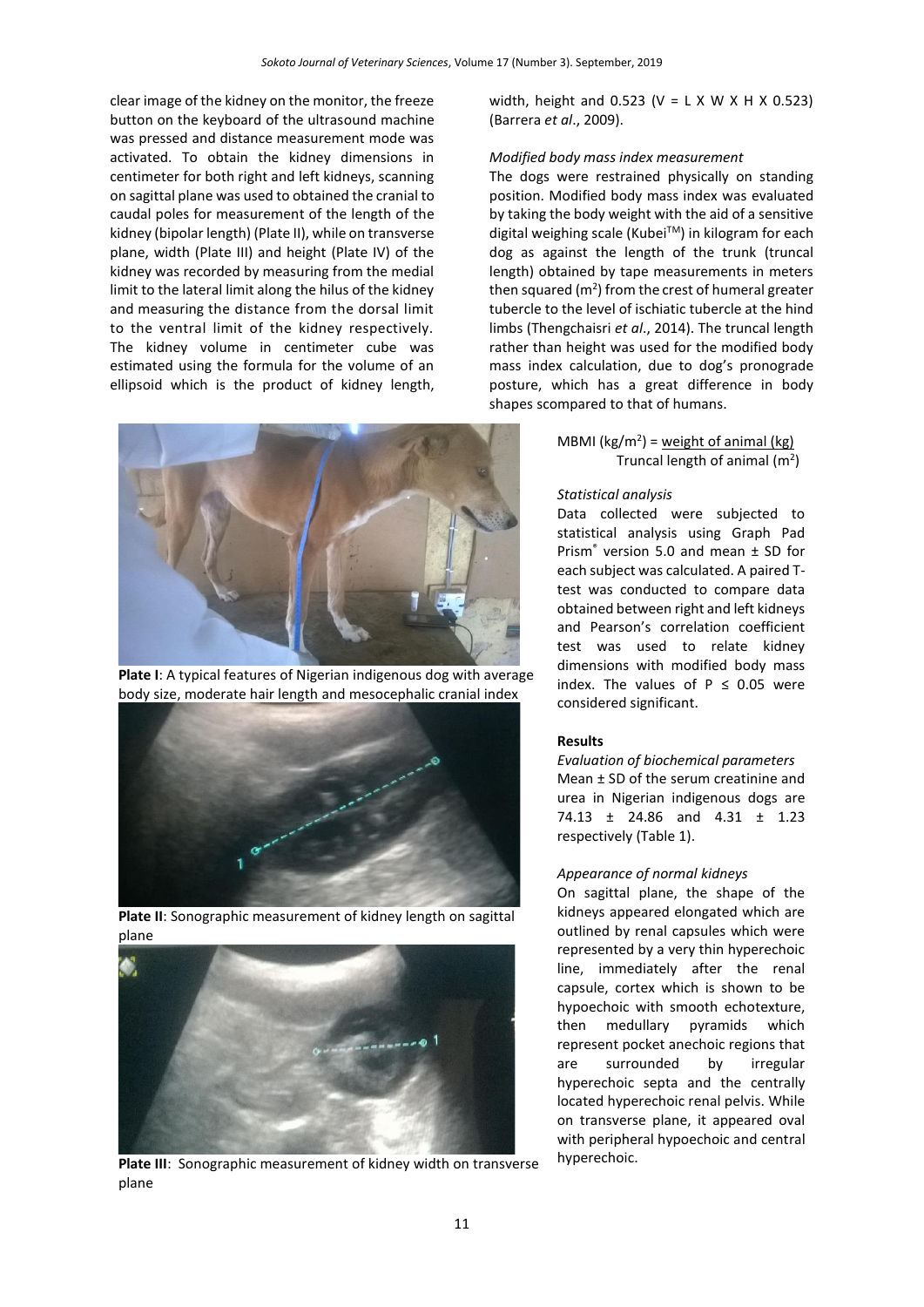#### *Paired kidney evaluations*

Mean ± SD values of the measurement of the right and left kidney volumes are  $26.33 \pm 10.10$  cm<sup>3</sup> and 32.36  $\pm$  11.10 cm<sup>3</sup> respectively for Nigerian indigenous dogs, while the ranges and mean ± SD of the measurement of length, width and height of the right and left kidneys of Nigerian indigenous dogs (Table 2). The left kidney dimensions appeared larger than the right kidney and values for the variation in dimension between the paired kidneys in Nigerian indigenous dogs revealed significant



Figure 1 and 2 respectively. **Plate IV**: Sonographic measurement of kidney height on transverse plane

differences ( $P < 0.05$ ) as in kidney length (0.0028), kidney width (0.0065), kidney height (0.0001) and kidney volume (0.0001) (Table 2), so this deduced that left kidneys is statistically larger than the right kidneys in Nigerian indigenous dogs.

## *Relationship between ultrasonographic kidney volumes with modified body mass index*

Ranges and mean ± SD values of the measurement of the ultrasonographic kidney dimensions for Nigerian indigenous dogs (Table 2) and the

> modified body mass index of Nigerian indigenous dogs ranges from 35.60 Kg/m<sup>2</sup> to 98.14 Kg/m<sup>2</sup> with mean ± SD of 56.56 ± 11.50  $Kg/m<sup>2</sup>$ . . Correlation between ultrasonographic kidney volumes with modified body mass index in Nigerian indigenous dogs using Pearson's coefficient, showed a weak positive relationship in both right and left kidney volumes as 0.21 and 0.18 respectively (Table 3), which are graphically represented in

**Table 1**: Evaluation of Biochemical parameters of Nigerian indigenous dogs used in the study

| Biochemical parameters | Mean ± SD       | Range            | Reference values <sup>*</sup> |
|------------------------|-----------------|------------------|-------------------------------|
| Creatinine (umol/l)    | 74.13 ± 24.86   | $45.25 - 125.50$ | 40.00 - 130.00                |
| Urea (mmol/l)          | $4.31 \pm 1.23$ | $2.80 - 6.10$    | $2.50 - 7.00$                 |
|                        |                 |                  |                               |

Reference values\* (Bush, 1993)

**Table 2**: Mean right and left kidney dimensions and their comparison in clinically healthy Nigerian indigenous dogs n = 115

|                                      | Right kidney   |                   | Left kidney   |                   |                      |
|--------------------------------------|----------------|-------------------|---------------|-------------------|----------------------|
| Variables                            | Range          | Mean $±$ SD       | Range         | Mean $±$ SD       | Variation (P values) |
| Kidney length (cm)                   | $3.86 - 7.40$  | $5.54 \pm 0.71$   | $4.12 - 7.57$ | $5.81 \pm 0.66$   | $0.0028**$           |
| Kidney width (cm)                    | $1.86 - 5.00$  | $3.15 \pm 0.60$   | $2.04 - 5.42$ | $3.36 \pm 0.53$   | $0.0065**$           |
| Kidney height (cm)                   | $1.77 - 4.40$  | $2.79 \pm 0.49$   | $1.84 - 4.64$ | $3.10 \pm 0.56$   | $0.0001***$          |
| Kidney volume $\text{(cm}^3\text{)}$ | $9.22 - 63.20$ | $26.33 \pm 10.10$ | 13.66 - 70.21 | $32.36 \pm 11.10$ | $0.0001***$          |
| $***$<br>$P \leq 0.01$               |                |                   |               |                   |                      |

 $P \le 0.001$ 

**Table 3**: Correlation of kidney dimensions with modified body mass index in Nigerian indigenous dogs

|                                  | Right kidney | Left kidney |
|----------------------------------|--------------|-------------|
| <b>Parameters</b>                | Correlation  | Correlation |
| Kidney length (cm)               | $0.30$ **    | $0.37***$   |
| Kidney width (cm)                | 0.083        | $-0.057$    |
| Kidney depth (cm)                | $0.22***$    | $0.18^*$    |
| Kidney volume (cm <sup>3</sup> ) | $0.21*$      | 0.18        |
| $\ast$<br>$P \leq 0.05$          |              |             |
| $***$<br>$P \leq 0.01$           |              |             |

\*\*\* P  $\leq 0.001$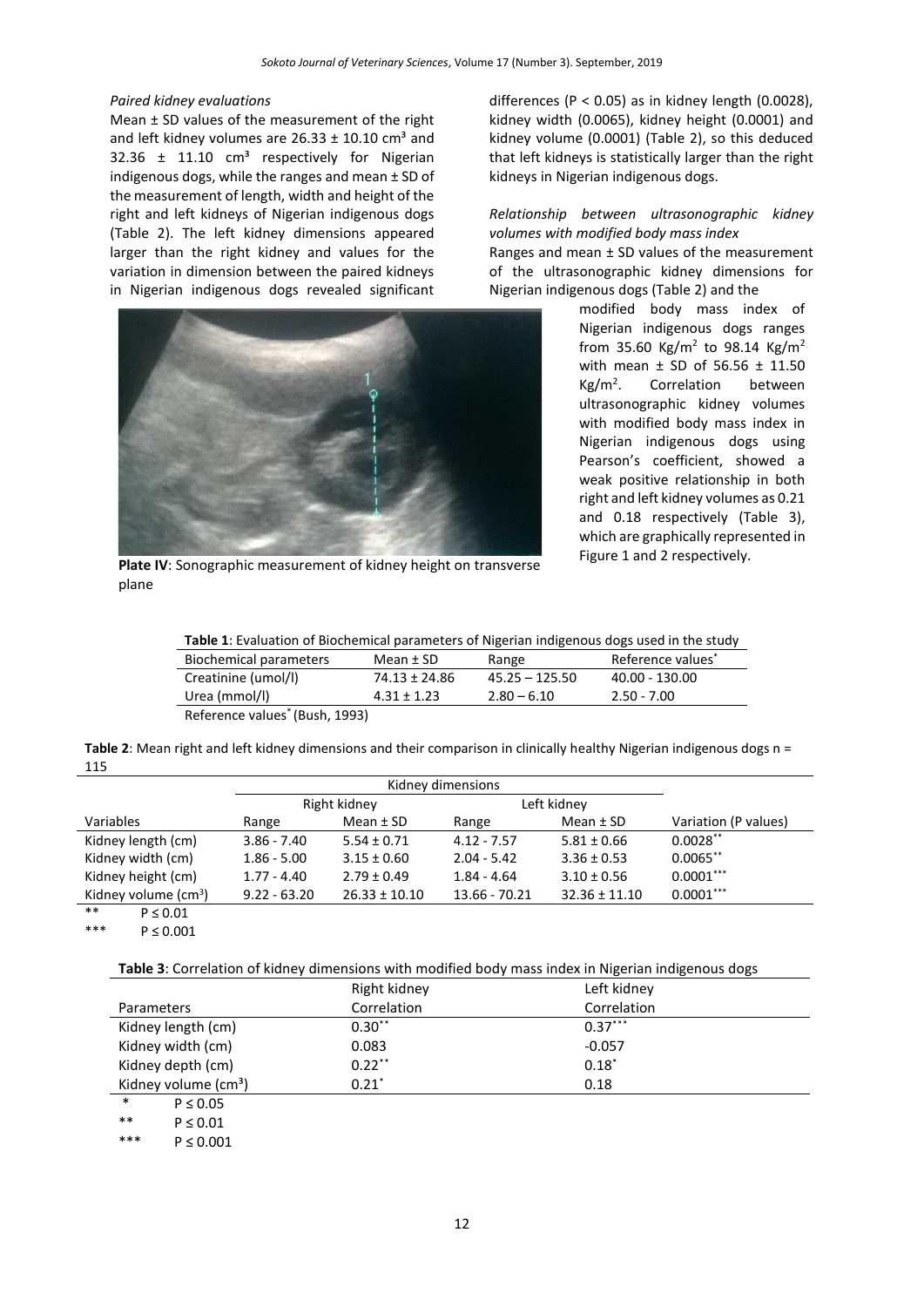$70$ 

60

50  $\widehat{\mathsf{E}}$ volume 40

10

 $\mathbf 0$  $\Omega$ 

80

70

60 (cm) 50 volume 40 ġ 30 t 20 10  $\mathbf 0$ 

 $\mathbf 0$ 

cidney 30 Right I  $\overline{20}$ 

kidney volume

 $20$ 

40

### **Discussion**

The kidney is an intra-abdominal organ usually located in the retroperitoneal space (Burk & Feeney, 2003). Its ultrasonographical image revealed renal cortex with mild echogenicity with finely granular particles, while renal medulla and pelvis are anechoic and irregular hyperechoic appearance respectively and these findings were coincided with the findings done by other researchers (Moarabi *et al*., 2011; Barman & Gaikwad, 2014). The ultrasonographic images of the kidney were obtained using a curvilinear transducer with a frequency of 5.0 MHz, unlike linear transducers that are also suitable for kidney of infants, the convex surface of the curvilinear transducer enabled wide area of impulse coverage and deep tissues penetration and also appropriate for adult subjects like in the case of this study (Saul *et al*., 2011; Dimitrov, 2012; Wieczorek *et al*., 2013; Hansen *et al*., 2016).

The left kidney is significantly large in both male and female Nigerian indigenous dogs. Some studies in Dachshund (Cunha *et al*., 2009) and German shepherd (Kolber & Borelli, 2005) dogs support this finding, while a study reported that right kidney is larger than the left kidney (Mareschal *et al*., 2007) and others reported no differences between right and left

kidneys (Sampaio & Araujo,2002; Barella *et al*., 2012; Jeyaraja *et al*., 2015). The variations in this study were due to disparity in body size among various breeds of dogs as explained by Lobacz *et al*. (2012). In human, studies reported the left kidney being larger than the right kidney (Hollinshead, 1971; Raza *et al*., 2011), in explanation for this was suggested by Karim *et al*. (2015) that variation which could be because hepatic tissue may hinder longitudinal development of the right kidney whereas left kidney has liberty for maximum growth without hindrance. Another possible suggestion in human, which could be that the left renal artery being shorter than the right, therefore allow increased blood flow that may cause a slight increase in left kidney volume (Okur *et al*., 2014). Though, puppies above 6 months of age were not evaluated, due to absence of linear transducer and this forms a limitation in the study design, because England (1996) stated that kidneys of puppies at 6



60 MBMI (Kg/m<sup>2</sup>)



months of age measures proportionately with their body size.

80

 $v = 0.1829x + 15.986$ 

 $R^2 = 0.0437$ 

100

 $= 0.1759x + 22.405$ 

 $R^2 = 0.033$ 

100

 $120$ 

120

Modified body mass index for dogs is considered in this study because dogs are quadrupeds, so it is preferred to use the truncal length (length of the trunk) of the animal instead of the height as in human, which leads to the establishment of an appropriate morphometric dimension for dogs known as modified body mass index for dogs, as the weight in kilograms per truncal length in meter square [\(Thengchaisri](https://www.ncbi.nlm.nih.gov/pubmed/?term=Thengchaisri%20N%5BAuthor%5D&cauthor=true&cauthor_uid=24923277) *et al*., 2014). Even though, some researchers have attempted using the human body mass index for dogs (Koc *et al*., 2009; Adetola *et al*., 2016) but its value increases as the height decrease thereby becoming an inappropriate index for medium and smaller breed of dogs (Adetola *et al*., 2016). There were weak positive correlations between ultrasonographic kidney volume and modified body mass index in Nigerian indigenous dogs. Unfortunately, the correlation between ultrasonographic kidney volume and modified body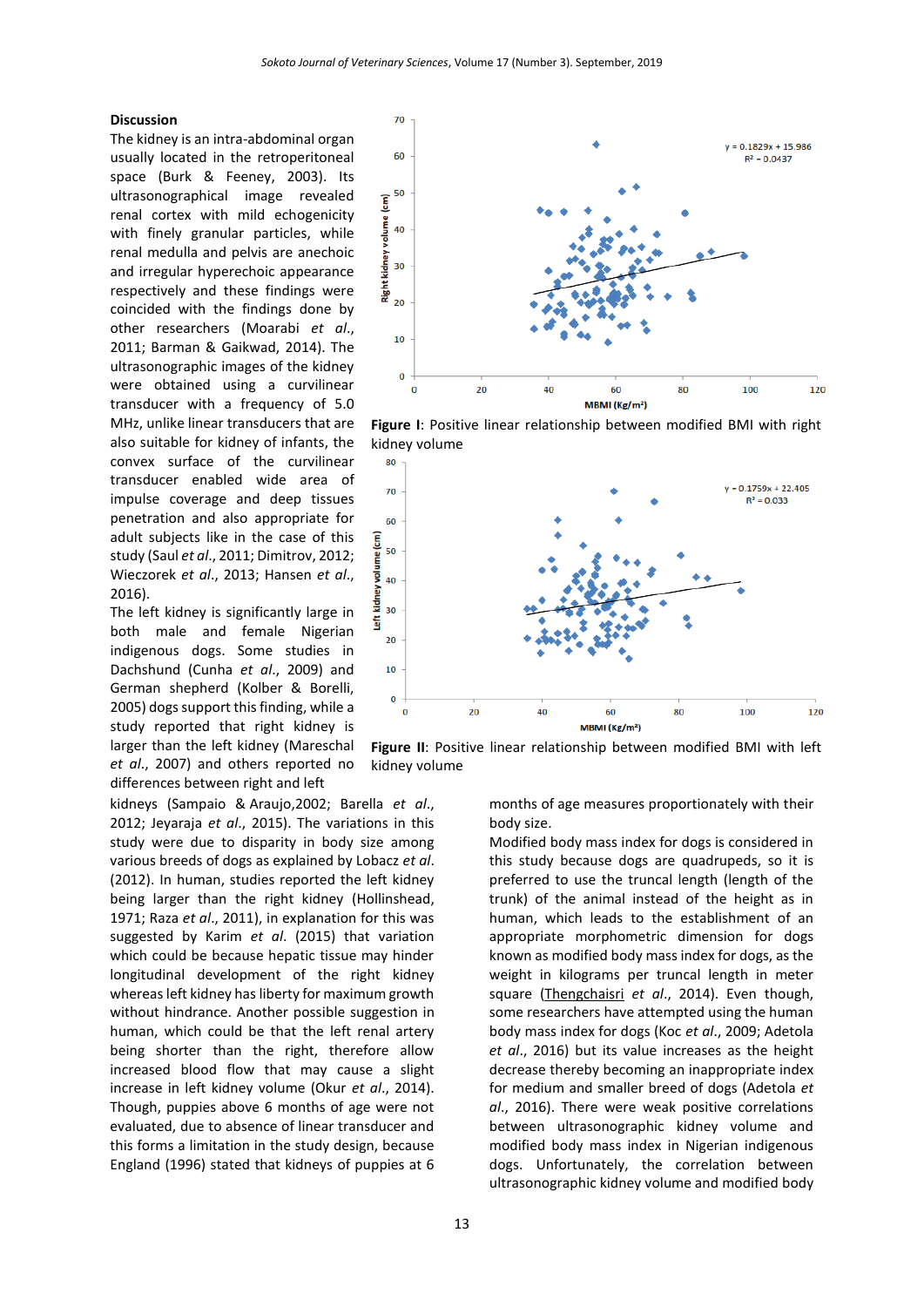mass index have not yet been reported in the literature for healthy dogs and to the best of our knowledge, the results obtained in this study is the first to be reported in this species. Several studies in dogs also reported a positive correlation between kidney dimensions and body weight (Nyland *et al*., 1989; Barr, 1990; Felkai *et al*., 1992; Sampaio & Araujo, 2002). However, in human, there were also studies that reported a positive correlation between kidney dimensions and body mass index (Safak *et al*., 2005; Shin *et al*., 2009), while, some studies opposed the findings (Emamian *et al*., 1993; Egberongbe *et al*., 2010). Correlation between the kidney and morphometric dimensions have recently become accepted in the diagnosis of nephropathies (Sampaio & Araujo, 2002; Okur *et al*., 2014). Another limitation to this study was that, dogs with various body condition score were not considered in order to compare its relationships with their ultrasonographical kidney dimensions.

Conclusively, the left kidney appeared larger in dimensions than the right kidney in Nigerian indigenous dogs and correlation between modified body mass index for dogs and ultrasonigraphic kidney volume reveals positive linear relationship with significant correlation with right kidney volume in Nigerian indigenous dogs.

# **Acknowledgements**

The success of the research would be accredited to Ahmadu Bello University Veterinary Teaching Hospital, Zaria, for their support in assisting with ultrasound equipment.

# **Conflicts of Interest**

The authors declare no conflicts of interest.

### **References**

- Adetola AR, Oluwatobiloba AR & Abosede AA (2016). Evaluation of body mass index and plasma lipid profile in boerboel dogs. *Nigerian Journal of Physiological Sciences*, **31**(1): 77-81.
- [Barella](https://www.ncbi.nlm.nih.gov/pubmed/?term=Barella%20G%5BAuthor%5D&cauthor=true&cauthor_uid=23459261) G, [Lodi](https://www.ncbi.nlm.nih.gov/pubmed/?term=Lodi%20M%5BAuthor%5D&cauthor=true&cauthor_uid=23459261) M, [Sabbadin](https://www.ncbi.nlm.nih.gov/pubmed/?term=Sabbadin%20L%5BAuthor%5D&cauthor=true&cauthor_uid=23459261) LA & [Faverzani](https://www.ncbi.nlm.nih.gov/pubmed/?term=Faverzani%20S%5BAuthor%5D&cauthor=true&cauthor_uid=23459261) S (2012). A new method for ultrasonographic measurement of kidney size in healthy dogs. *[Journal of Ultrasound,](https://www.ncbi.nlm.nih.gov/pmc/articles/PMC3558091/)* **15**(3): 186– 191.
- Baldwin K, Bartges J, Buffington T, Freeman LM, Grabow M, Legred J & Ostwald D (2010). AAHA Nutritional assessement guidelines for dogs and cats. *Journal of the American Animal Hospital Association*, **46**(4): 285- 296.
- Barman D & Gaikwad RV (2014). Evaluation of kidney status by ultrasonography in canines: an experimental study. *Research*

*in Agriculture Livestock and Fisheries,* **1**(1): 105-108.

- Barr FJ (1990). Evaluation of ultrasound as a method of assessment renal size in the dog. *Journal of Small Animal Practice,* **31**(4): 174-179.
- Barrera R, Duque J, Ruiz P & Zaragoza C (2009). Accuracy of ultrasonographic measurements of kidney dog for clinical use. *Revista Cientifica,* **19**(6): 576-583.
- [Bhaskaran](javascript:void(0);) K, Douglas I, Forbes H, [Dos-Santos-Silva](javascript:void(0);) I, [Leon](javascript:void(0);) DA & [Smeeth](javascript:void(0);) L (2014). Body-mass index and risk of 22 specific cancers: a population-based cohort study of 5·24 million UK adults. *Lancet*, **[384](http://www.thelancet.com/journals/lancet/issue/vol384no9945/PIIS0140-6736(14)X6099-X)**(9945): 755– 765.
- Burk RL & Feeney DA (2003). *Abdomen*: *Kidney.* In: *Small Animal Radiology and Ultrasonography* (R Kersey, D LeMelledo, editors). Saunder, USA. Pp 262-263.
- Bush BM (1993). Renal Disorders. In: *Interpretation of Laboratory Results for Small Animal Clinicians*. Blackwell scientific Publisher, Oxford. Pp 299-310.
- Cunha LMF, Gallo JMS & Canabrava HAN (2009). Renal volume by ultrasonographic linear measures in Dachshund dogs. In: *Proceedings of the thirty-fourth World Small Animal Veterinary Association World Congress*, Sao Paulo, Brazil. [http://www.vin.com/apputil/content/def](http://www.vin.com/apputil/content/defaultadv1.aspx?pId=11290&id=4253061) [aultadv1.aspx?pId=11290&id=4253061,](http://www.vin.com/apputil/content/defaultadv1.aspx?pId=11290&id=4253061)  retrieved 16-10-2017.
- Dimitrov RS (2012). Ultrasound features of kidneys in the rabbit (Oryctolagus cuniculus). *Veterinary World*, **5**(5): 274-278.
- Egberongbe AA, Adetiloye VA, Adeyinka AO, Afolabi OT, Akintomide AO & Ayoola OO (2010). Evaluation of renal volume by ultrasonography in patients with essential hypertension in Ile-Ife, south western Nigeria. *Libyan Journal of Medicine*, **5**(1): 4848.
- Emamian SA, Nielson MB & Pedersen JF (1993). Kidney dimensions at sonography: correlation with age, sex and habitus in 665 adult volunteers. *American Journal of Roentgenology*, **160**(1): 83–86.
- England GCW (1996). Renal and hepatic ultrasonography in the neonatal dog. *Veterinary Radiology and Ultrasound*, 37(5): 374–382.
- Felkai C, Voros K, Vrabely T, Vetesi F & Karsai F (1992). Ultrasonographic determination of renal volume in the dog. *Veterinary Radiology and Ultrasound*, **33**(5): 292-296.
- Fitzgerald SD, Bartges JW, Brown SA, Sanderson SL & Wallace MS (2011). *The Urinary system*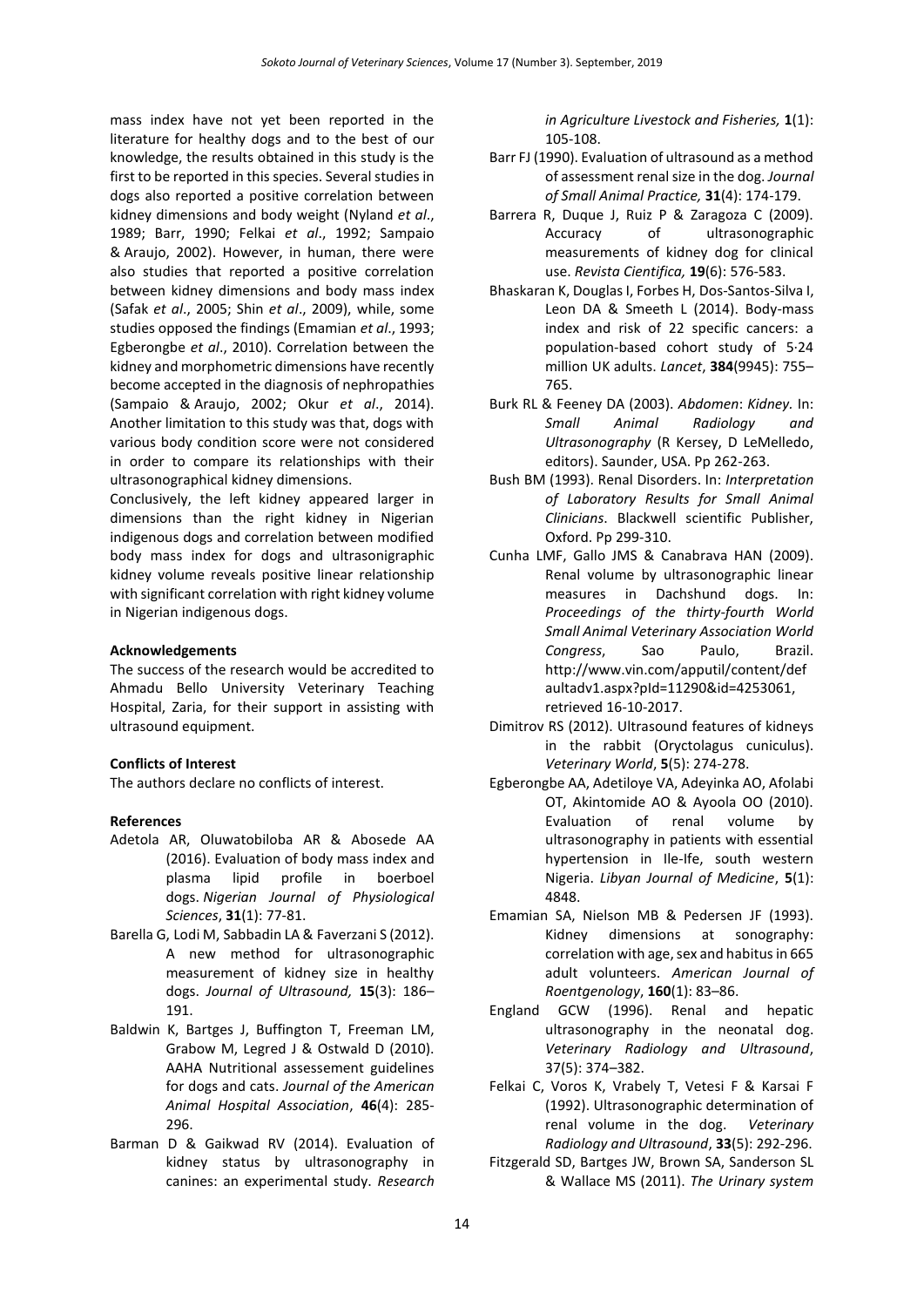*of dogs*. [Merck Manual Pet Health](http://www.merckvetmanual.com/) Edition. [http://www.merckvetmanual.com/pethea](http://www.merckvetmanual.com/pethealth/dog_disorders_and_diseases/kidney_and_urinary_tract_disorders_of_dogs/the_urinary_system_of_dogs.html,%20retrieved%2028-08-2016) [lth/dog\\_disorders\\_and\\_diseases/kidney\\_a](http://www.merckvetmanual.com/pethealth/dog_disorders_and_diseases/kidney_and_urinary_tract_disorders_of_dogs/the_urinary_system_of_dogs.html,%20retrieved%2028-08-2016) nd urinary tract disorders of dogs/the urinary system of dogs.html, retrieved [28-08-2016.](http://www.merckvetmanual.com/pethealth/dog_disorders_and_diseases/kidney_and_urinary_tract_disorders_of_dogs/the_urinary_system_of_dogs.html,%20retrieved%2028-08-2016)

- German AJ (2006). The growing problem of obesity in dogs and cats*. Journal of Nutrition*, 136(7): 1940S-1946S.
- Glickman LT, Schofer FS, McKee LJ, Reif JS & Goldschmidt MH (1989). Epidemiologic study of insecticide exposure, obesity, risk of bladder cancer in household dogs. *Journal of Toxicology and Environmental Health,* **28**(4): 407–414.
- Hansen KL, Nielsen MB & Ewertsen C (2016). Ultrasonography of the kidney: a pictorial review. *Diagnostics*, **6**(1): 2.
- Hollinshead WH (1971). The Kidneys, Ureters and Suprarenal Gland. In: *Anatomy for Surgeons: The Thorax, Abdomen and Pelvis,* (2nd edition). Harper and Row Publisher, New York. Pp 518.
- Jeyaraja K, Hamsa-Yamini S & Thirunavukkarasu PS (2015). Sonographic evaluation of kidneys in dogs with acute and chronic kidney disease. *International Journal of Advanced Research*, **3**(9): 555 – 564.
- Karim SH, Mohammed NA, Ahgaways IHA & Mohammed BA (2015). Comparative ultrasonographic measurement of renal size and its correlation with age, gender and body mass index in Normal subjects in Sulaimani Region. *European Scientific Journal*, **11**(12): 236-250.
- Koc D, Dogan A & Bek B (2011). Effect of gender, facial dimensions, body mass index and type of functional occlusion on bite force. *Journal of Applied Oral Science*, **19**(3): 274- 279.
- Kolber M & Borelli V (2005). The kidney's measurement in German Shepherd using the ultrasonography method. *Revista do Instituto de Ciencias da Saude*, **23**(1): 19- 24.
- Laflamme DP (1997). Development and validation of a body condition score system for cats: a clinical tool. *Feline practice*, 25(5): 13-17.
- Lekcharoensuk C, Lulich JP, Osborne CA, Pusoonothornthum R, Allen TA, Koehler LA, Urlich LK, Carpenter KA & Swanson LL (2000). Patient and environmental factors associated with calcium oxalate urolithiasis in dogs. *Journal of American Veterinary Medical Association*, 217(4): 515–519.
- [Lobacz MA,](http://www.ncbi.nlm.nih.gov/pubmed/?term=Lobacz%20MA%5BAuthor%5D&cauthor=true&cauthor_uid=22537277) [Sullivan](http://www.ncbi.nlm.nih.gov/pubmed/?term=Sullivan%20M%5BAuthor%5D&cauthor=true&cauthor_uid=22537277) M, [Mellor D,](http://www.ncbi.nlm.nih.gov/pubmed/?term=Mellor%20D%5BAuthor%5D&cauthor=true&cauthor_uid=22537277) [Hammond](http://www.ncbi.nlm.nih.gov/pubmed/?term=Hammond%20G%5BAuthor%5D&cauthor=true&cauthor_uid=22537277)  [G,](http://www.ncbi.nlm.nih.gov/pubmed/?term=Hammond%20G%5BAuthor%5D&cauthor=true&cauthor_uid=22537277) [Labruyere J](http://www.ncbi.nlm.nih.gov/pubmed/?term=Labruy%C3%A8re%20J%5BAuthor%5D&cauthor=true&cauthor_uid=22537277) & [Dennis R](http://www.ncbi.nlm.nih.gov/pubmed/?term=Dennis%20R%5BAuthor%5D&cauthor=true&cauthor_uid=22537277) (2012). Effect of breed, age, weight and gender on radiographic renal size in the dog. *Veterinary Radiology and Ultrasound*, **53**(4): 437-41.
- Mareschal A, D'anjou MA, Moreau M, Alexander K & Beauregard G (2007). Ultrasonographic measurement of kidney-to-aorta ratio as a method of estimating renal size in dogs. *Veterinary Radiology and Ultrasound*, **48**(5): 434–438.
- Moarabi A, Mosallanejad B, Ghadiri RA & Borujeni MP (2011) Ultrasonographic evaluation of the urinary system in New Zealand white rabbit and Tolai hare. *Veterinary Research Forum*, **2**(2): 113 – 120.
- Murguia-Romero M, Jimenez-Flores R, Villalobos-Molina R, Mendoza-Ramos MI, Reyes-Reali J, Sigrist-Flores SC & Mendez-Cruz AR (2012). The body mass index (BMI) as a public health tool to predict metabolic syndrome. *Journal of Preventive Medicine*, **2**(1): 59-66.
- Nyland TG, Kantrowitz BM, Fisher P, Olander HJ & Hornof WJ (1989). Ultrasonic determination of kidney volume in the dog. *Veterinary Radiology*, **30**(4): 174-180.
- Nyland TG, Fisher PE, Gregory CR & Wisner ER (1997). Ultrasonographic evaluation of renal size in dogs with acute allograft rejection. *Veterinary Radiology and Ultrasound*, 38(1): 55-61.
- Okur A, Serin HI, Zengin K, Erkoc MF, Tanik S, Yildirim U, Karaçavus S & Akyol L (2014). Relationship between kidney volume and body indexes in the Turkish population determined using ultrasonography. *International Brazilian Journal of Urology*, **40**(6): 816-822.
- Parker VJ & Freeman LM (2011). Association between body condition and survival in dogs with acquired chronic kidney disease. *Journal of Veterinary Internal Medicine,* **25**(6): 1306–1311.
- Pasco JA, Holloway KL, Dobbins AG, Kotowicz MA, Williams LJ & Brenan S (2014). Body mass index and measures of body fat for defining obesity and underweight: a crosssectional, population-based study. *BMC Obesity* **1**(1): 9.
- Raza M, Hameed A & Khan MI (2011). Ultrasonographic assessment of renal size and its correlation with body mass index